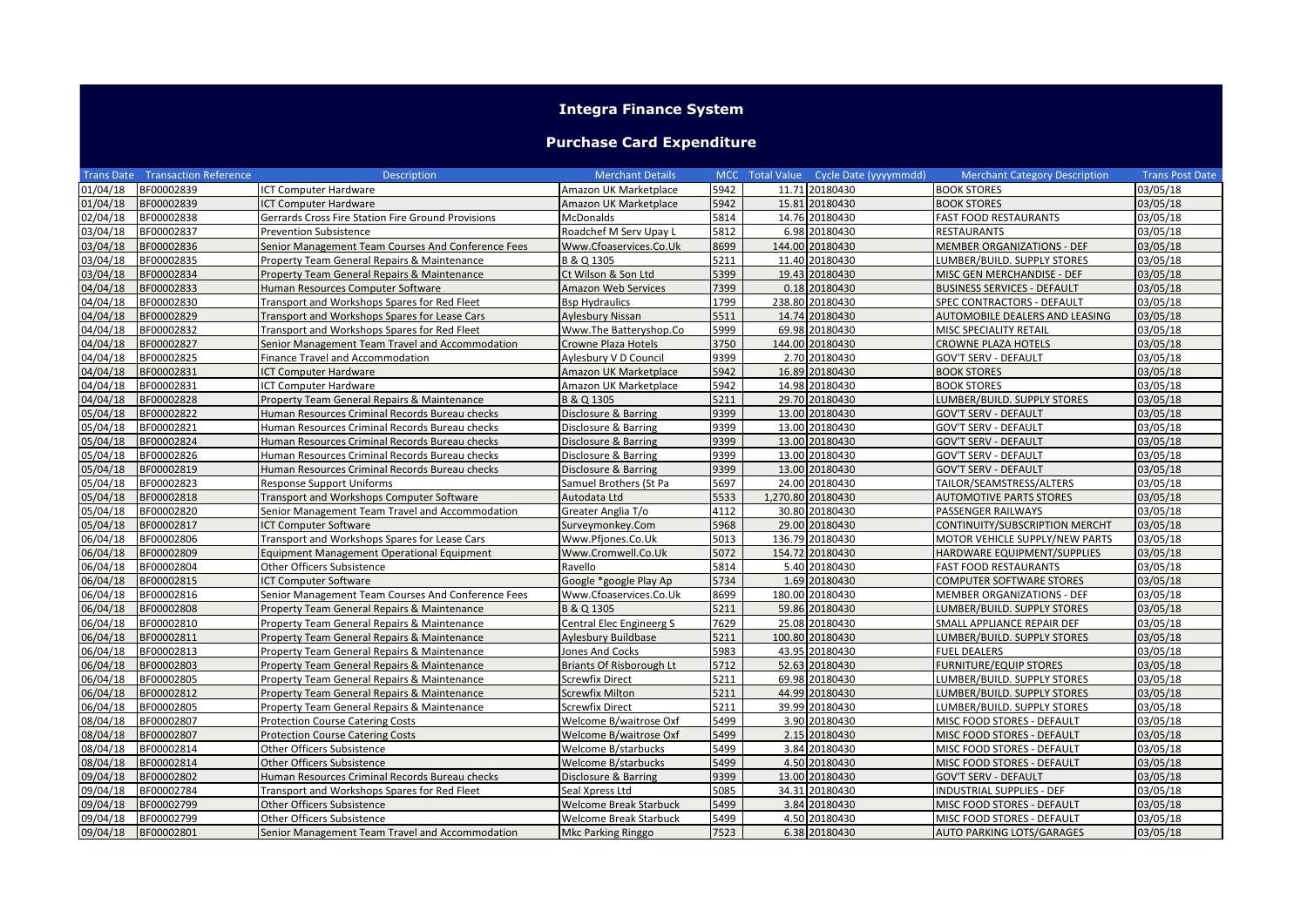| 09/04/18 | BF00002795 | Procurement Travel and Accommodation                 | Premier Inn44521695             | 3811 | 81.49 20180430  | PREMIER INN                            | 03/05/18 |
|----------|------------|------------------------------------------------------|---------------------------------|------|-----------------|----------------------------------------|----------|
| 09/04/18 | BF00002800 | Procurement Travel and Accommodation                 | <b>Virgin Trains</b>            | 4112 | 34.00 20180430  | PASSENGER RAILWAYS                     | 03/05/18 |
| 09/04/18 | BF00002797 | Property Team General Repairs & Maintenance          | New City Heating Co Lt          | 1711 | 40.36 20180430  | HEATING, PLUMBING, AIR COND            | 03/05/18 |
| 09/04/18 | BF00002798 | Property Team General Repairs & Maintenance          | <b>Central Elec Engineerg S</b> | 7629 | 139.27 20180430 | SMALL APPLIANCE REPAIR DEF             | 03/05/18 |
| 10/04/18 | BF00002791 | Transport and Workshops Catering and Domestic Equip  | Argos Ltd                       | 5310 | 12.99 20180430  | <b>DISCOUNT STORES</b>                 | 03/05/18 |
| 10/04/18 | BF00002781 | <b>Equipment Management Uniforms</b>                 | Costco.Co.Uk                    | 5300 | 319.84 20180430 | WHOLESALE CLUBS                        | 03/05/18 |
| 10/04/18 | BF00002796 | Equipment Management General Postage                 | Parcel <sub>2go uk</sub>        | 4215 | 11.04 20180430  | <b>COURIER SERVICES</b>                | 03/05/18 |
| 10/04/18 | BF00002790 | Senior Management Team Travel and Accommodation      | Ncp Limited                     | 7523 | 31.50 20180430  | AUTO PARKING LOTS/GARAGES              | 03/05/18 |
| 10/04/18 | BF00002792 | <b>ICT Telephones</b>                                | Paypal *clarioncomm             | 5999 | 42.00 20180430  | MISC SPECIALITY RETAIL                 | 03/05/18 |
| 10/04/18 | BF00002794 | Property Team General Repairs & Maintenance          | Mfs Reprographics Limi          | 7338 | 192.00 20180430 | QUICK COPY/REPRO SERVICES              | 03/05/18 |
| 10/04/18 | BF00002793 | Property Team General Repairs & Maintenance          | <b>Jones And Cocks</b>          | 5983 | 7.95 20180430   | <b>FUEL DEALERS</b>                    | 03/05/18 |
| 10/04/18 | BF00002789 | Property Team General Repairs & Maintenance          | <b>Toolstation Ltd</b>          | 5251 | 80.10 20180430  | <b>HARDWARE STORES</b>                 | 03/05/18 |
| 11/04/18 | BF00002786 | Human Resources Criminal Records Bureau checks       | Disclosure & Barring            | 9399 | 13.00 20180430  | <b>GOV'T SERV - DEFAULT</b>            | 03/05/18 |
| 11/04/18 | BF00002783 | Apprentices Travel and Accommodation                 | Mkc Parking Ringgo              | 7523 | 3.00 20180430   | AUTO PARKING LOTS/GARAGES              | 03/05/18 |
| 11/04/18 | BF00002782 | Human Resources Criminal Records Bureau checks       | Disclosure & Barring            | 9399 | -13.00 20180430 | <b>GOV'T SERV - DEFAULT</b>            | 03/05/18 |
| 11/04/18 | BF00002783 | Apprentices Travel and Accommodation                 | Mkc Parking Ringgo              | 7523 | 0.38 20180430   | AUTO PARKING LOTS/GARAGES              | 03/05/18 |
| 11/04/18 | BF00002787 | Equipment Management Operational Equipment           | Amazon UK Marketplace           | 5942 | 39.99 20180430  | <b>BOOK STORES</b>                     | 03/05/18 |
| 11/04/18 | BF00002785 | <b>Equipment Management Operational Equipment</b>    | <b>Screwfix Direct</b>          | 5211 | 40.16 20180430  | LUMBER/BUILD. SUPPLY STORES            | 03/05/18 |
| 11/04/18 | BF00002788 | Property Team General Repairs & Maintenance          | Briants Of Risborough Lt        | 5712 | 6.11 20180430   | <b>FURNITURE/EQUIP STORES</b>          | 03/05/18 |
| 12/04/18 | BF00002777 | Transport and Workshops Fuel Tanks - Service & Maint | <b>Commercial Fuel So</b>       | 5085 | 58.02 20180430  | <b>INDUSTRIAL SUPPLIES - DEF</b>       | 03/05/18 |
| 12/04/18 | BF00002779 | Transport and Workshops Fuel Tanks - Service & Maint | Www.Equip2work.Com              | 5085 | 127.80 20180430 | INDUSTRIAL SUPPLIES - DEF              | 03/05/18 |
| 12/04/18 | BF00002780 | <b>Equipment Management Fire Ground Provisions</b>   | Amazon UK Marketplace           | 5942 | 19.99 20180430  | <b>BOOK STORES</b>                     | 03/05/18 |
| 12/04/18 | BF00002778 | Health and Safety Travel and Accommodation           | <b>Gtr Rail Ticket</b>          | 4112 | 35.10 20180430  | PASSENGER RAILWAYS                     | 03/05/18 |
| 12/04/18 | BF00002776 | Property Team General Repairs & Maintenance          | Vale Tyre Services              | 5532 | 18.00 20180430  | AUTOMOTIVE TIRE STORES                 | 03/05/18 |
| 13/04/18 | BF00002775 | Equipment Management Operational Equipment           | Www.Bearingboys.Co.Uk           | 5251 | 12.64 20180430  | <b>HARDWARE STORES</b>                 | 03/05/18 |
| 13/04/18 | BF00002774 | Property Team General Repairs & Maintenance          | B & Q 1305                      | 5211 | 47.61 20180430  | LUMBER/BUILD. SUPPLY STORES            | 03/05/18 |
| 15/04/18 | BF00002773 | <b>ICT Computer Hardware</b>                         | Amazon Eu Amazon.Co.Uk          | 5999 | 90.11 20180430  | MISC SPECIALITY RETAIL                 | 03/05/18 |
| 16/04/18 | BF00002770 | Apprentices Travel and Accommodation                 | Trainline                       | 4112 | 33.10 20180430  | PASSENGER RAILWAYS                     | 03/05/18 |
| 16/04/18 | BF00002768 | <b>Staff Development Staff Training Fees</b>         | Udemy                           | 7372 | 11.99 20180430  | COMPUTER PROGRAM/SYS DESIGN            | 03/05/18 |
| 16/04/18 | BF00002771 | <b>Protection Course Catering Costs</b>              | Subway                          | 5812 | 3.70 20180430   | <b>RESTAURANTS</b>                     | 03/05/18 |
| 16/04/18 | BF00002769 | Transport and Workshops Insurance                    | Aylesbury Nissan                | 5511 | 288.41 20180430 | AUTOMOBILE DEALERS AND LEASING         | 03/05/18 |
| 16/04/18 | BF00002772 | Property Team General Repairs & Maintenance          | Asbestos Collection Serv        | 1740 | 108.00 20180430 | MASONRY/TILE/PLASTER/INSUL             | 03/05/18 |
| 16/04/18 | BF00002763 | Urban Search and Rescue Travel and Accommodation     | Premier Inn44012620             | 3811 | 125.49 20180430 | PREMIER INN                            | 03/05/18 |
| 17/04/18 | BF00002766 | Apprentices Travel and Accommodation                 | Mkc Parking Ringgo              | 7523 | 4.00 20180430   | AUTO PARKING LOTS/GARAGES              | 03/05/18 |
| 17/04/18 | BF00002762 | Staff Development Computer Software                  | Rocketgenius, Inc.              | 5045 | 41.31 20180430  | COMPUTERS/PERIPHERALS/SOFTWARE         | 03/05/18 |
| 17/04/18 | BF00002761 | Apprentices Subsistence                              | Pret A Manger                   | 5812 | 10.45 20180430  | RESTAURANTS                            | 03/05/18 |
| 17/04/18 | BF00002766 | Apprentices Travel and Accommodation                 | Mkc Parking Ringgo              | 7523 | 0.38 20180430   | AUTO PARKING LOTS/GARAGES              | 03/05/18 |
| 17/04/18 | BF00002767 | ICT Computer Hardware                                | Www.Thebarcodewarehous          | 5722 | 101.69 20180430 | HOUSEHOLD APPLIANCE STORES             | 03/05/18 |
| 17/04/18 | BF00002764 | Property Team General Repairs & Maintenance          | Blinds 2 Go Ltd                 | 5714 | 268.08 20180430 | <b>DRAPERY &amp; UPHOLSTERY STORES</b> | 03/05/18 |
| 18/04/18 | BF00002765 | Staff Development Computer Software                  | Foreign Exchange Fee            | 0000 | 1.14 20180430   | MISSING MERCHANT CATEGORY              | 03/05/18 |
| 18/04/18 | BF00002759 | Transport and Workshops Spares for Red Fleet         | Mitchell Diesel Lt              | 5013 | 116.40 20180430 | MOTOR VEHICLE SUPPLY/NEW PARTS         | 03/05/18 |
| 18/04/18 | BF00002758 | Senior Management Team Courses And Conference Fees   | Westminster Forum               | 7392 | 114.00 20180430 | MGMT/CONSULT/PUBLIC REL SER            | 03/05/18 |
| 18/04/18 | BF00002754 | Senior Management Team Subsistence                   | Oxford Belfry                   | 7011 | 7.50 20180430   | HOTELS/MOTELS/RESORTS                  | 03/05/18 |
| 18/04/18 | BF00002760 | Property Team General Repairs & Maintenance          | Briants Of Risborough Lt        | 5712 | 16.00 20180430  | <b>FURNITURE/EQUIP STORES</b>          | 03/05/18 |
| 19/04/18 | BF00002747 | <b>Prevention Course Catering Costs</b>              | Tesco Store 2885                | 5411 | 57.49 20180430  | <b>GROCERY STORES</b>                  | 03/05/18 |
| 19/04/18 | BF00002749 | Other Officers Travel and Accommodation              | Wendover Station T/o            | 4112 | 29.70 20180430  | PASSENGER RAILWAYS                     | 03/05/18 |
| 19/04/18 | BF00002746 | Transport and Workshops Car Leasing                  | Dvla Vehicle Tax                | 9399 | 142.50 20180430 | GOV'T SERV - DEFAULT                   | 03/05/18 |
| 19/04/18 | BF00002750 | Transport and Workshops Car Leasing                  | Dvla Vehicle Tax                | 9399 | 252.50 20180430 | <b>GOV'T SERV - DEFAULT</b>            | 03/05/18 |
| 19/04/18 | BF00002751 | Health and Safety Travel and Accommodation           | Travelodge Gb0000               | 3615 | 299.00 20180430 | TRAVELODGE                             | 03/05/18 |
| 19/04/18 | BF00002752 | <b>Staff Development Staff Training Fees</b>         | Acca                            | 8641 | 132.00 20180430 | CIVIC/SOCIAL/FRATERNAL ASSC            | 03/05/18 |
| 19/04/18 | BF00002737 | Finance Courses And Conference Fees                  | Redactive                       | 7399 | 834.00 20180430 | <b>BUSINESS SERVICES - DEFAULT</b>     | 03/05/18 |
| 19/04/18 | BF00002753 | Protection Travel and Accommodation                  | <b>Virgin Trains</b>            | 4112 | 34.30 20180430  | PASSENGER RAILWAYS                     | 03/05/18 |
| 19/04/18 | BF00002739 | <b>BASI Project Other Expenses</b>                   | Aldi 73 775                     | 5411 | 2.09 20180430   | <b>GROCERY STORES</b>                  | 03/05/18 |
| 19/04/18 | BF00002739 | <b>BASI Project Subsistence</b>                      | Aldi 73 775                     | 5411 | 10.29 20180430  | <b>GROCERY STORES</b>                  | 03/05/18 |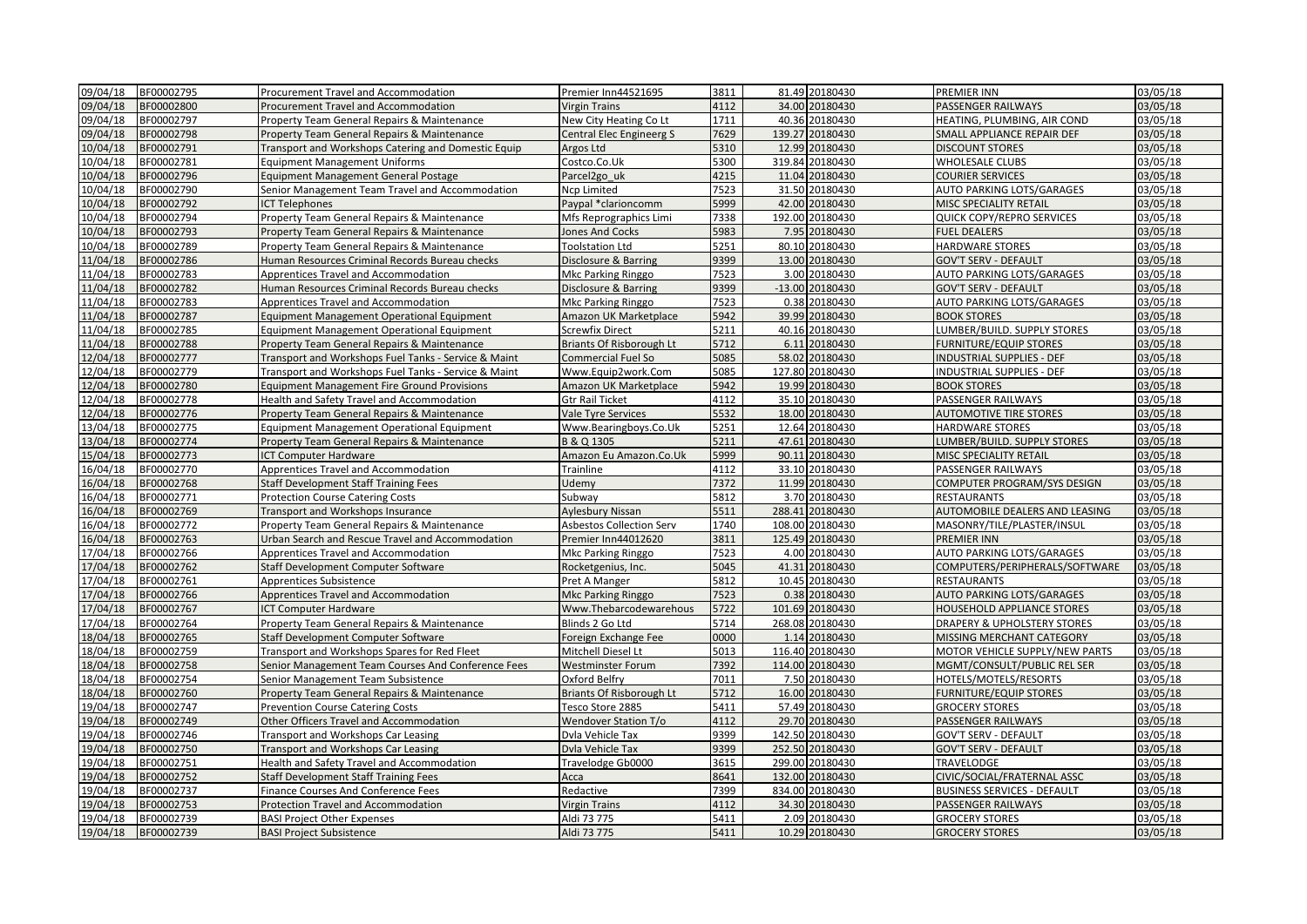| 19/04/18 | BF00002757 | Property Team General Repairs & Maintenance          | B & Q 1305                      | 5211 | 7.96 20180430     | LUMBER/BUILD. SUPPLY STORES      | 03/05/18 |
|----------|------------|------------------------------------------------------|---------------------------------|------|-------------------|----------------------------------|----------|
| 19/04/18 | BF00002755 | Property Team General Repairs & Maintenance          | <b>Flogas Britain Limited</b>   | 5983 | 28.34 20180430    | <b>FUEL DEALERS</b>              | 03/05/18 |
| 19/04/18 | BF00002748 | Property Team General Repairs & Maintenance          | Tesco Pfs 3836                  | 5541 | 3.46 20180430     | <b>SERVICE STATIONS</b>          | 03/05/18 |
| 19/04/18 | BF00002756 | Property Team General Repairs & Maintenance          | B & Q 1305                      | 5211 | 12.65 20180430    | LUMBER/BUILD. SUPPLY STORES      | 03/05/18 |
| 20/04/18 | BF00002740 | Apprentices Travel and Accommodation                 | <b>Hilton Parking</b>           | 7523 | 12.00 20180430    | <b>AUTO PARKING LOTS/GARAGES</b> | 03/05/18 |
| 20/04/18 | BF00002741 | Apprentices Travel and Accommodation                 | <b>Hilton Hotels</b>            | 3504 | 27.45 20180430    | HILTON                           | 03/05/18 |
| 20/04/18 | BF00002745 | <b>ESMCP Travel and Accommodation</b>                | <b>Aylesbury Station T/o</b>    | 4112 | 39.90 20180430    | <b>PASSENGER RAILWAYS</b>        | 03/05/18 |
| 20/04/18 | BF00002744 | Other Officers Subsistence                           | <b>Welcome Break Starbuck</b>   | 5499 | 3.84 20180430     | MISC FOOD STORES - DEFAULT       | 03/05/18 |
| 20/04/18 | BF00002734 | Other Officers Subsistence                           | M6 Toll                         | 4784 | 5.90 20180430     | <b>TOLL AND BRIDGE FEES</b>      | 03/05/18 |
| 20/04/18 | BF00002742 | Protection Courses And Conference Fees               | <b>Bre Academy</b>              | 7372 | 36.00 20180430    | COMPUTER PROGRAM/SYS DESIGN      | 03/05/18 |
| 20/04/18 | BF00002743 | Property Team General Repairs & Maintenance          | <b>Briants Of Risborough Lt</b> | 5712 | 5.66 20180430     | <b>FURNITURE/EQUIP STORES</b>    | 03/05/18 |
| 20/04/18 | BF00002736 | Property Team General Repairs & Maintenance          | B & Q 1345                      | 5211 | 14.95 20180430    | LUMBER/BUILD. SUPPLY STORES      | 03/05/18 |
| 22/04/18 | BF00002738 | Response Support Subsistence                         | Roadchef M Serv Upay L          | 5812 | 11.26 20180430    | <b>RESTAURANTS</b>               | 03/05/18 |
| 22/04/18 | BF00002735 | Procurement Travel and Accommodation                 | Holiday Inn Aylesb              | 7011 | 104.76 20180430   | HOTELS/MOTELS/RESORTS            | 03/05/18 |
| 23/04/18 | BF00002730 | Human Resources Printing and Stationery              | Amazon Svcs Eu-Uk Amazon.       | 5942 | 19.38 20180430    | <b>BOOK STORES</b>               | 03/05/18 |
| 23/04/18 | BF00002733 | <b>Apprentices Subsistence</b>                       | Tesco Stores-2041               | 5411 | 20.82 20180430    | <b>GROCERY STORES</b>            | 03/05/18 |
| 23/04/18 | BF00002731 | <b>Prevention Subsistence</b>                        | Costa Coffee 43038750           | 5814 | 2.70 20180430     | <b>FAST FOOD RESTAURANTS</b>     | 03/05/18 |
| 23/04/18 | BF00002727 | Prevention Travel and Accommodation                  | Aylesbury Station T/o           | 4112 | 25.50 20180430    | PASSENGER RAILWAYS               | 03/05/18 |
| 23/04/18 | BF00002729 | Senior Management Team Travel and Accommodation      | London Midland Sel              | 4112 | 28.90 20180430    | PASSENGER RAILWAYS               | 03/05/18 |
| 23/04/18 | BF00002732 | Senior Management Team Travel and Accommodation      | Indigo Park Soluti              | 7523 | 7.00 20180430     | <b>AUTO PARKING LOTS/GARAGES</b> | 03/05/18 |
| 23/04/18 | BF00002726 | Other Officers Subsistence                           | Welcome Break Starbuck          | 5499 | 3.84 20180430     | MISC FOOD STORES - DEFAULT       | 03/05/18 |
| 23/04/18 | BF00002722 | Property Team General Repairs & Maintenance          | Watco UK Ltd                    | 5713 | 169.32 20180430   | <b>FLOOR COVERING STORES</b>     | 03/05/18 |
| 23/04/18 | BF00002724 | Property Team General Repairs & Maintenance          | B & Q 1124                      | 5211 | 31.30 20180430    | LUMBER/BUILD. SUPPLY STORES      | 03/05/18 |
| 23/04/18 | BF00002725 | Property Team General Repairs & Maintenance          | <b>Wickes</b>                   | 5211 | 16.04 20180430    | LUMBER/BUILD. SUPPLY STORES      | 03/05/18 |
| 23/04/18 | BF00002728 | Property Team General Repairs & Maintenance          | Amazon Svcs Eu-Uk Amazon.       | 5942 | 9.43 20180430     | <b>BOOK STORES</b>               | 03/05/18 |
| 24/04/18 | BF00002713 | Apprentices Miscellaneous Expenses                   | Sainsburys S/mkts               | 5411 | 3.30 20180430     | <b>GROCERY STORES</b>            | 03/05/18 |
| 24/04/18 | BF00002718 | Staff Development Computer Software                  | <b>Siteground Hosting</b>       | 4816 | 14.34 20180430    | ELECTRONIC COMMERCE/INFO. SERVI  | 03/05/18 |
| 24/04/18 | BF00002720 | Human Resources Travel and Accommodation             | Trainline                       | 4112 | 42.90 20180430    | PASSENGER RAILWAYS               | 03/05/18 |
| 24/04/18 | BF00002714 | Human Resources Travel and Accommodation             | Trainline                       | 4112 | 37.70 20180430    | PASSENGER RAILWAYS               | 03/05/18 |
| 24/04/18 | BF00002710 | Prevention Operational Equipment                     | Www.Argos.Co.Uk                 | 5310 | 160.36 20180430   | <b>DISCOUNT STORES</b>           | 03/05/18 |
| 24/04/18 | BF00002708 | Senior Management Team Subsistence                   | The Bell                        | 7011 | 271.84 20180430   | HOTELS/MOTELS/RESORTS            | 03/05/18 |
| 24/04/18 | BF00002716 | Protection Subsistence                               | Malthurst Limited               | 5541 | 2.89 20180430     | SERVICE STATIONS                 | 03/05/18 |
| 24/04/18 | BF00002716 | <b>Protection Subsistence</b>                        | Malthurst Limited               | 5541 | 3.28 20180430     | <b>SERVICE STATIONS</b>          | 03/05/18 |
| 24/04/18 | BF00002721 | Protection Travel and Accommodation                  | Tsgn                            | 4112 | 34.20 20180430    | PASSENGER RAILWAYS               | 03/05/18 |
| 24/04/18 | BF00002717 | Finance Travel and Accommodation                     | <b>Virgin Trains</b>            | 4112 | 24.20 20180430    | <b>PASSENGER RAILWAYS</b>        | 03/05/18 |
| 24/04/18 | BF00002719 | Procurement Travel and Accommodation                 | Indigo Park Soluti              | 7523 | 14.00 20180430    | AUTO PARKING LOTS/GARAGES        | 03/05/18 |
| 24/04/18 | BF00002723 | Finance Travel and Accommodation                     | The Taxi People                 | 4121 | 256.50 20180430   | TAXICABS/LIMOUSINES              | 03/05/18 |
| 24/04/18 | BF00002715 | Property Team General Repairs & Maintenance          | Aylesbury Buildbase             | 5211 | 9.20 20180430     | LUMBER/BUILD. SUPPLY STORES      | 03/05/18 |
| 25/04/18 | BF00002706 | Human Resources Criminal Records Bureau checks       | Disclosure & Barring            | 9399 | 13.00 20180430    | <b>GOV'T SERV - DEFAULT</b>      | 03/05/18 |
| 25/04/18 | BF00002709 | Response Support Subsistence                         | <b>McDonalds</b>                | 5814 | 4.79 20180430     | <b>FAST FOOD RESTAURANTS</b>     | 03/05/18 |
| 25/04/18 | BF00002705 | Other Officers Subsistence                           | <b>Gomeral Park Hotel</b>       | 7011 | 12.75 20180430    | HOTELS/MOTELS/RESORTS            | 03/05/18 |
| 25/04/18 | BF00002707 | Other Officers Subsistence                           | Welcome Break Starbuck          | 5499 | 3.84 20180430     | MISC FOOD STORES - DEFAULT       | 03/05/18 |
| 25/04/18 | BF00002707 | Other Officers Subsistence                           | Welcome Break Starbuck          | 5499 | 4.50 20180430     | MISC FOOD STORES - DEFAULT       | 03/05/18 |
| 25/04/18 | BF00002712 | Transport and Workshops Car Leasing                  | Dvla Vehicle Tax                | 9399 | 252.50 20180430   | GOV'T SERV - DEFAULT             | 03/05/18 |
| 25/04/18 | BF00002704 | Senior Management Team Travel and Accommodation      | The Derbyshire Hotel            | 7011 | 97.00 20180430    | HOTELS/MOTELS/RESORTS            | 03/05/18 |
| 25/04/18 | BF00002711 | <b>CT Telephones</b>                                 | Amazon UK Marketplace           | 5942 | 31.98 20180430    | <b>BOOK STORES</b>               | 03/05/18 |
| 26/03/18 | BF00002865 | Apprentices Subsistence                              | Roadchef M Serv Upay L          | 5812 | 3.49 20180331     | <b>RESTAURANTS</b>               | 03/05/18 |
| 26/03/18 | BF00002863 | Apprentices Travel and Accommodation                 | M6 Toll                         | 4784 | 5.90 20180331     | <b>TOLL AND BRIDGE FEES</b>      | 03/05/18 |
| 26/03/18 | BF00002864 | Apprentices Travel and Accommodation                 | M6 Toll                         | 4784 | 5.90 20180331     | TOLL AND BRIDGE FEES             | 03/05/18 |
| 26/03/18 | BF00002856 | <b>Operational Training Water Awareness Training</b> | Premier Inn44011295             | 3811 | 749.91 20180331   | Premier Inn                      | 03/05/18 |
| 26/03/18 | BF00002867 | Response Support Subsistence                         | McDonalds                       | 5814 | 24.95 20180331    | <b>FAST FOOD RESTAURANTS</b>     | 03/05/18 |
| 26/03/18 | BF00002862 | <b>Other Officers Subsistence</b>                    | <b>Welcome Break Starbuck</b>   | 5499 | 3.84 20180331     | MISC FOOD STORES - DEFAULT       | 03/05/18 |
| 26/03/18 | BF00002866 | Other Officers Subsistence                           | Shire Horse                     | 5813 | 15.49 20180331    | BARS/TAVERNS/LOUNGES/DISCOS      | 03/05/18 |
| 26/03/18 | BF00002861 | <b>BASI Project Computer Software</b>                | Ukfast.Net Ltd                  | 4816 | 1,585.63 20180331 | ELECTRONIC COMMERCE/INFO. SERVI  | 03/05/18 |